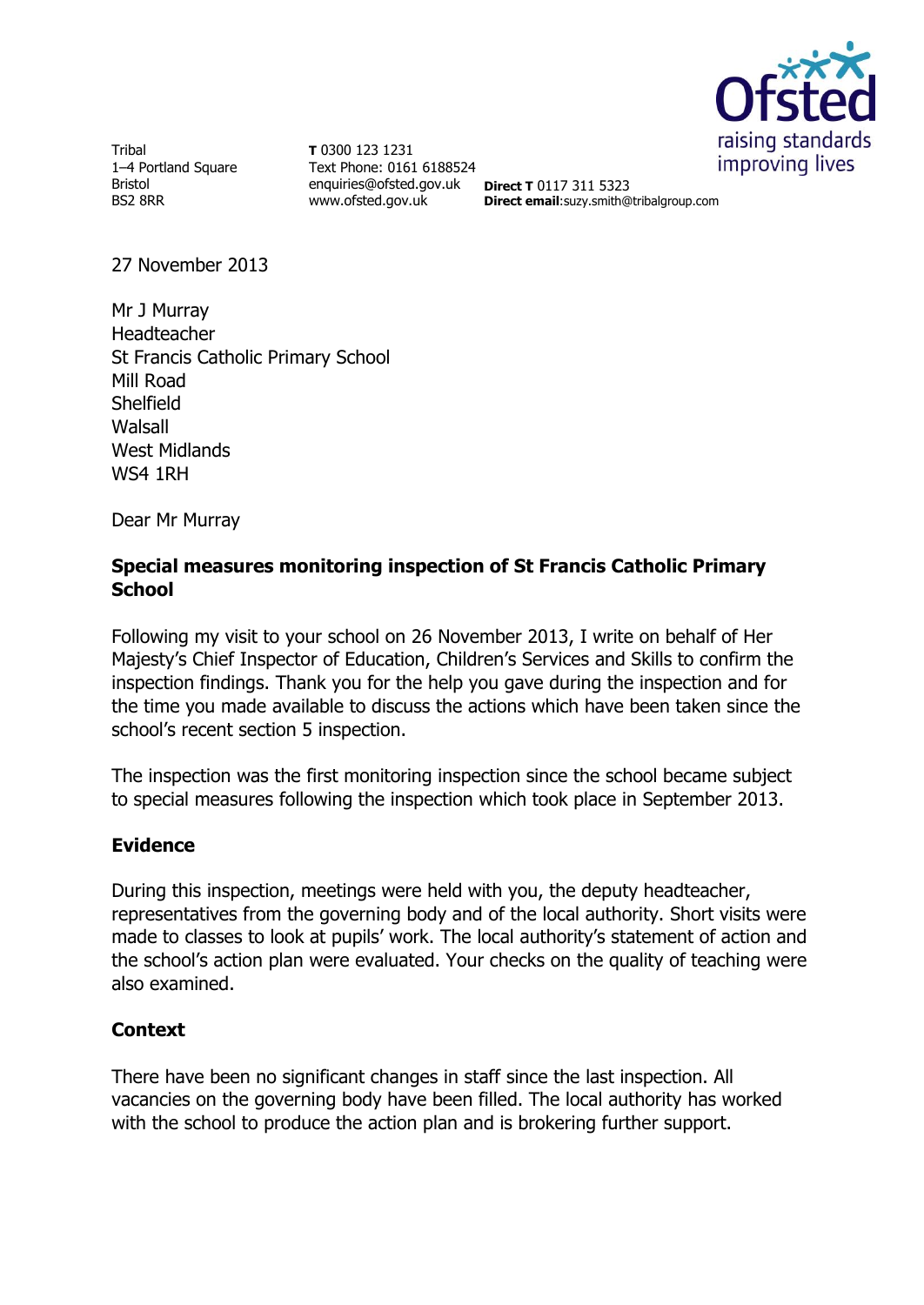

## **The quality of leadership and management at the school**

There is not enough momentum in bringing about much-needed change. Some staff do not recognise the need to improve. The local authority has not been successful in securing appropriate support for you. Governors are committed to making improvements, but are frustrated that they do not have the skills they need to challenge you.

Your records of lesson observations carried out since the last inspection show you currently judge teaching to be good in most classes. Your information about pupils' progress and the work in their books indicates this is not the case. Some pupils still have work that is too easy or too hard for them. Some of the work completed since the last inspection required little effort from pupils, such as when they spend too much time in lessons colouring pictures or filling in worksheets. You have made clear to teachers how you want them to plan lessons and mark pupils' work. Nevertheless, your recent checks show not all teachers, including some who are in the senior leadership team, are following your expectations. You have not followed up on these concerns quickly enough, so improvement has been too slow.

You have worked with the local authority to write a new plan for improvement, which sets out actions and expected timescales to improve the weaknesses identified at the inspection in September. This plan is too complicated. It does not give you, governors or the local authority measurable criteria to judge whether improvements are happening. Actions do not show clearly how you will support teachers to improve the quality of their teaching or how this will improve pupils' achievement. A number of actions are repeated in different sections, so you and governors do not have a clear overview of what is happening and whether it is working. The plan sets out milestones for how good you expect the quality of teaching to be at the end of each term. These are based on your over-generous view of what teaching is like at present. This means they are not realistic and so the school has already failed to achieve the first one.

Governors fully accept the weight of responsibility for the school's failings and are strongly committed to improving their skills as quickly as possible. Those spoken to during the inspection demonstrated intuition for what 'good' looks like and were able to ask challenging questions when prompted. They are frustrated that the review of governance and subsequent training process are not scheduled to commence until December. They justifiably feel too much time has been wasted. You and governors have discussed the findings of the last inspection with parents. Many parents are keen to be involved in the school. During the inspection, parents working with their children in a mathematics workshop said they value this kind of opportunity. You have not made the most of such occasions to keep parents informed or actively seek their views about improvements that are happening.